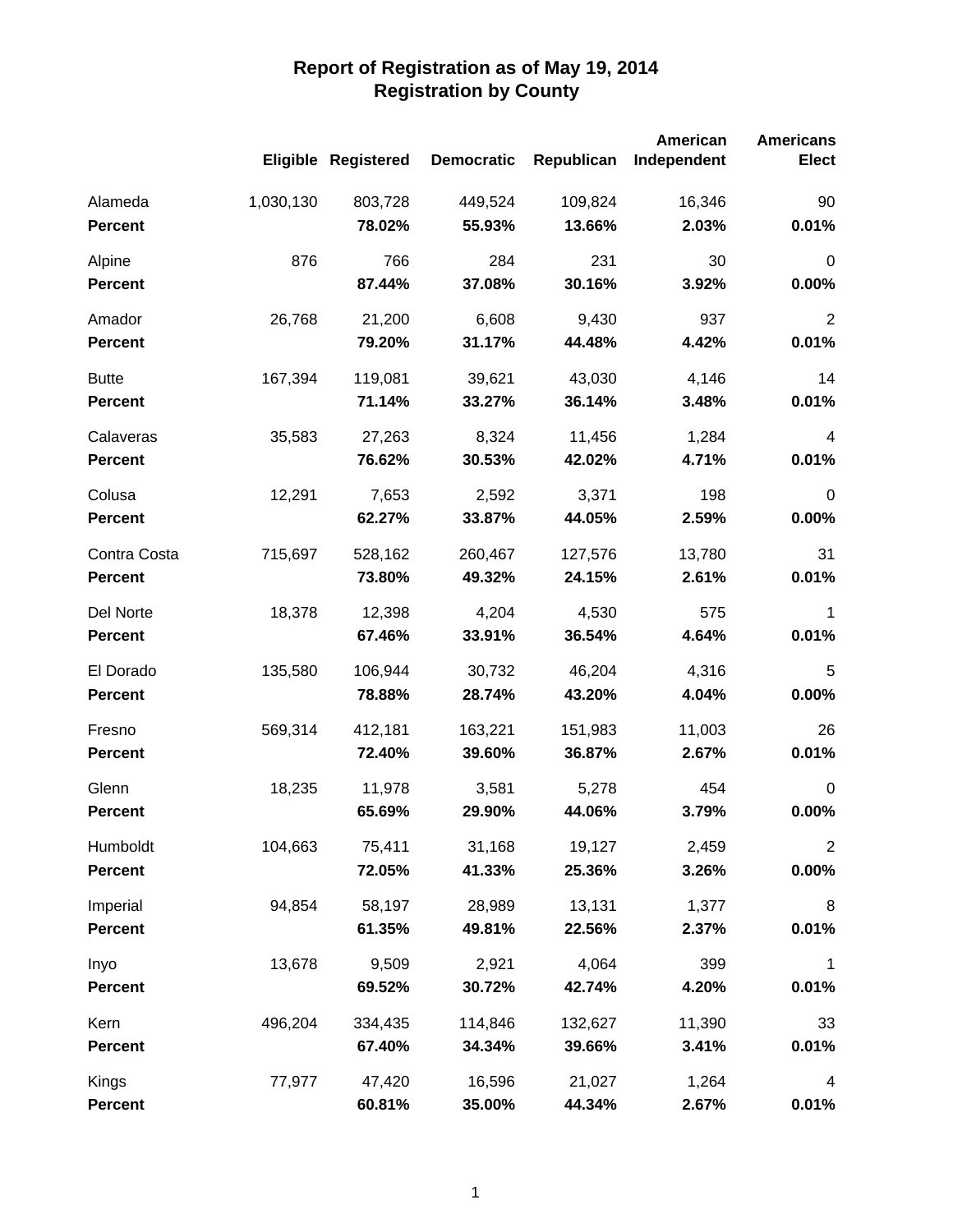|                |       | Peace and   |         |                | <b>No Party</b>   |  |
|----------------|-------|-------------|---------|----------------|-------------------|--|
|                | Green | Libertarian | Freedom | Other          | <b>Preference</b> |  |
| Alameda        | 9,839 | 4,028       | 2,917   | 49,570         | 161,590           |  |
| <b>Percent</b> | 1.22% | 0.50%       | 0.36%   | 6.17%          | 20.11%            |  |
| Alpine         | 11    | 6           | 1       | 5              | 198               |  |
| <b>Percent</b> | 1.44% | 0.78%       | 0.13%   | 0.65%          | 25.85%            |  |
| Amador         | 116   | 220         | 50      | 64             | 3,773             |  |
| <b>Percent</b> | 0.55% | 1.04%       | 0.24%   | 0.30%          | 17.80%            |  |
| <b>Butte</b>   | 1,451 | 1,234       | 505     | 1,687          | 27,393            |  |
| <b>Percent</b> | 1.22% | 1.04%       | 0.42%   | 1.42%          | 23.00%            |  |
| Calaveras      | 246   | 359         | 97      | 226            | 5,267             |  |
| <b>Percent</b> | 0.90% | 1.32%       | 0.36%   | 0.83%          | 19.32%            |  |
| Colusa         | 20    | 34          | 14      | $\overline{2}$ | 1,422             |  |
| <b>Percent</b> | 0.26% | 0.44%       | 0.18%   | 0.03%          | 18.58%            |  |
| Contra Costa   | 3,282 | 3,052       | 1,171   | 1,557          | 117,246           |  |
| <b>Percent</b> | 0.62% | 0.58%       | 0.22%   | 0.29%          | 22.20%            |  |
| Del Norte      | 106   | 115         | 50      | 172            | 2,645             |  |
| <b>Percent</b> | 0.85% | 0.93%       | 0.40%   | 1.39%          | 21.33%            |  |
| El Dorado      | 862   | 1,166       | 295     | 932            | 22,432            |  |
| <b>Percent</b> | 0.81% | 1.09%       | 0.28%   | 0.87%          | 20.98%            |  |
| Fresno         | 1,557 | 2,104       | 1,118   | 4,991          | 76,178            |  |
| <b>Percent</b> | 0.38% | 0.51%       | 0.27%   | 1.21%          | 18.48%            |  |
| Glenn          | 38    | 86          | 39      | 26             | 2,476             |  |
| Percent        | 0.32% | 0.72%       | 0.33%   | 0.22%          | 20.67%            |  |
| Humboldt       | 2,809 | 775         | 318     | 212            | 18,541            |  |
| <b>Percent</b> | 3.72% | 1.03%       | 0.42%   | 0.28%          | 24.59%            |  |
| Imperial       | 138   | 225         | 233     | 370            | 13,726            |  |
| <b>Percent</b> | 0.24% | 0.39%       | 0.40%   | 0.64%          | 23.59%            |  |
| Inyo           | 87    | 83          | 26      | 47             | 1,881             |  |
| <b>Percent</b> | 0.91% | 0.87%       | 0.27%   | 0.49%          | 19.78%            |  |
| Kern           | 840   | 2,200       | 1,038   | 379            | 71,082            |  |
| <b>Percent</b> | 0.25% | 0.66%       | 0.31%   | 0.11%          | 21.25%            |  |
| Kings          | 92    | 252         | 96      | 155            | 7,934             |  |
| Percent        | 0.19% | 0.53%       | 0.20%   | 0.33%          | 16.73%            |  |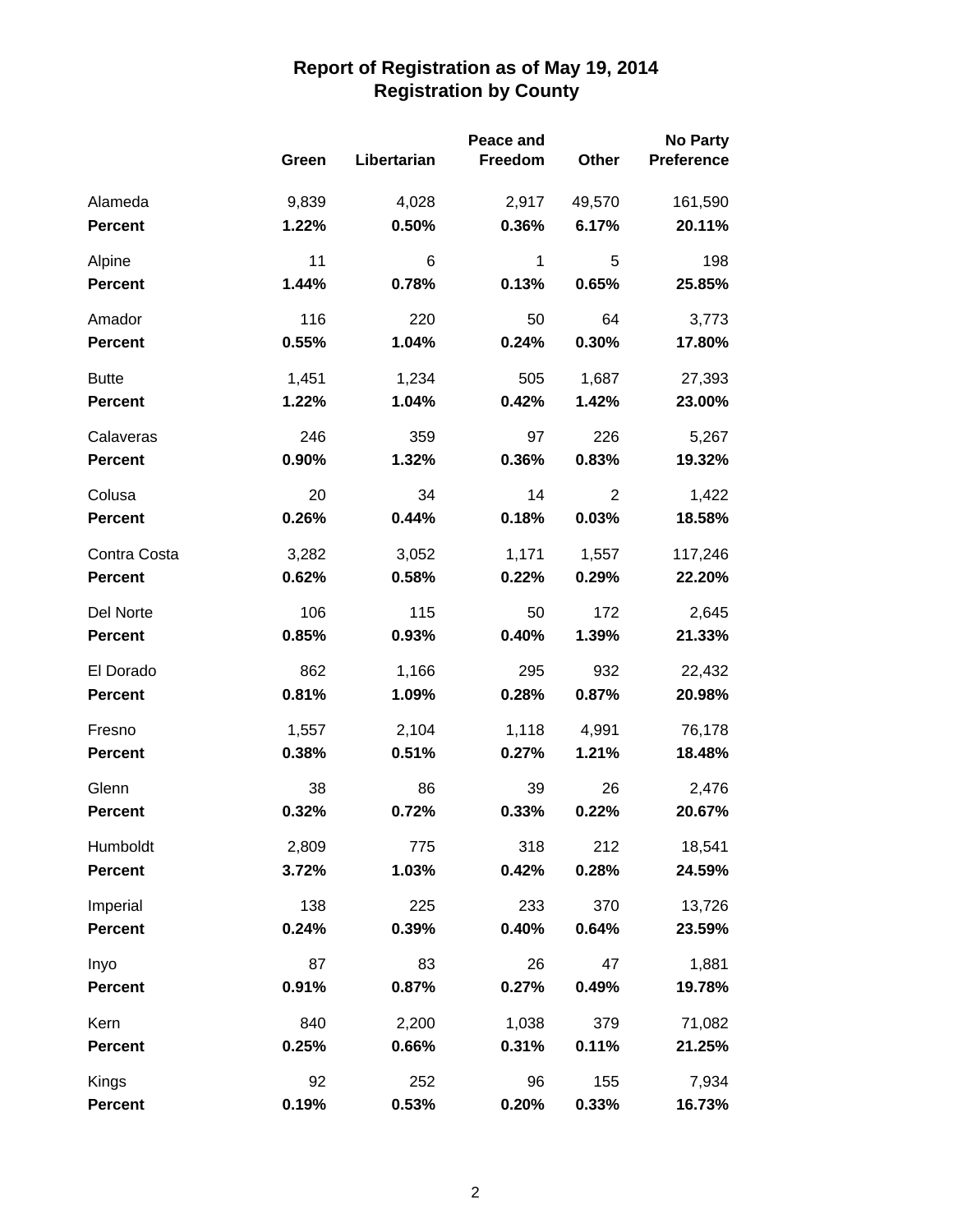|                |           |                            |                   |            | <b>American</b> | <b>Americans</b> |
|----------------|-----------|----------------------------|-------------------|------------|-----------------|------------------|
|                |           | <b>Eligible Registered</b> | <b>Democratic</b> | Republican | Independent     | <b>Elect</b>     |
| Lake           | 49,002    | 33,987                     | 13,327            | 9,017      | 1,390           | 2                |
| <b>Percent</b> |           | 69.36%                     | 39.21%            | 26.53%     | 4.09%           | 0.01%            |
| Lassen         | 17,408    | 13,433                     | 3,186             | 6,415      | 728             | 3                |
| <b>Percent</b> |           | 77.17%                     | 23.72%            | 47.76%     | 5.42%           | 0.02%            |
| Los Angeles    | 6,076,302 | 4,857,424                  | 2,461,286         | 1,011,346  | 109,902         | 2,513            |
| <b>Percent</b> |           | 79.94%                     | 50.67%            | 20.82%     | 2.26%           | 0.05%            |
| Madera         | 85,586    | 52,817                     | 17,573            | 22,907     | 1,664           | 3                |
| <b>Percent</b> |           | 61.71%                     | 33.27%            | 43.37%     | 3.15%           | 0.01%            |
| Marin          | 176,609   | 148,762                    | 80,848            | 26,537     | 3,274           | 6                |
| <b>Percent</b> |           | 84.23%                     | 54.35%            | 17.84%     | 2.20%           | $0.00\%$         |
| Mariposa       | 15,248    | 10,574                     | 3,109             | 4,654      | 477             | 1                |
| <b>Percent</b> |           | 69.35%                     | 29.40%            | 44.01%     | 4.51%           | 0.01%            |
| Mendocino      | 64,240    | 47,400                     | 21,723            | 10,108     | 1,668           | $\mathbf{1}$     |
| <b>Percent</b> |           | 73.79%                     | 45.83%            | 21.32%     | 3.52%           | 0.00%            |
| Merced         | 150,629   | 94,779                     | 40,635            | 31,661     | 2,924           | 5                |
| <b>Percent</b> |           | 62.92%                     | 42.87%            | 33.41%     | 3.09%           | 0.01%            |
| Modoc          | 6,991     | 5,454                      | 1,356             | 2,686      | 282             | $\mathbf 0$      |
| <b>Percent</b> |           | 78.01%                     | 24.86%            | 49.25%     | 5.17%           | 0.00%            |
| Mono           | 9,678     | 5,802                      | 1,912             | 2,017      | 245             | $\mathbf 0$      |
| <b>Percent</b> |           | 59.95%                     | 32.95%            | 34.76%     | 4.22%           | 0.00%            |
| Monterey       | 235,319   | 164,032                    | 83,204            | 39,988     | 3,854           | 11               |
| <b>Percent</b> |           | 69.71%                     | 50.72%            | 24.38%     | 2.35%           | 0.01%            |
| Napa           | 91,388    | 71,241                     | 32,761            | 18,642     | 2,214           | 4                |
| <b>Percent</b> |           | 77.95%                     | 45.99%            | 26.17%     | 3.11%           | 0.01%            |
| Nevada         | 76,711    | 61,711                     | 20,163            | 22,517     | 2,348           | $\overline{2}$   |
| <b>Percent</b> |           | 80.45%                     | 32.67%            | 36.49%     | 3.80%           | $0.00\%$         |
| Orange         | 1,955,899 | 1,411,232                  | 447,818           | 578,655    | 37,760          | 264              |
| <b>Percent</b> |           | 72.15%                     | 31.73%            | 41.00%     | 2.68%           | 0.02%            |
| Placer         | 257,989   | 200,829                    | 55,364            | 93,350     | 4,605           | 18               |
| <b>Percent</b> |           | 77.84%                     | 27.57%            | 46.48%     | 2.29%           | 0.01%            |
| Plumas         | 15,383    | 12,030                     | 3,643             | 5,117      | 616             | $\overline{2}$   |
| <b>Percent</b> |           | 78.20%                     | 30.28%            | 42.54%     | 5.12%           | 0.02%            |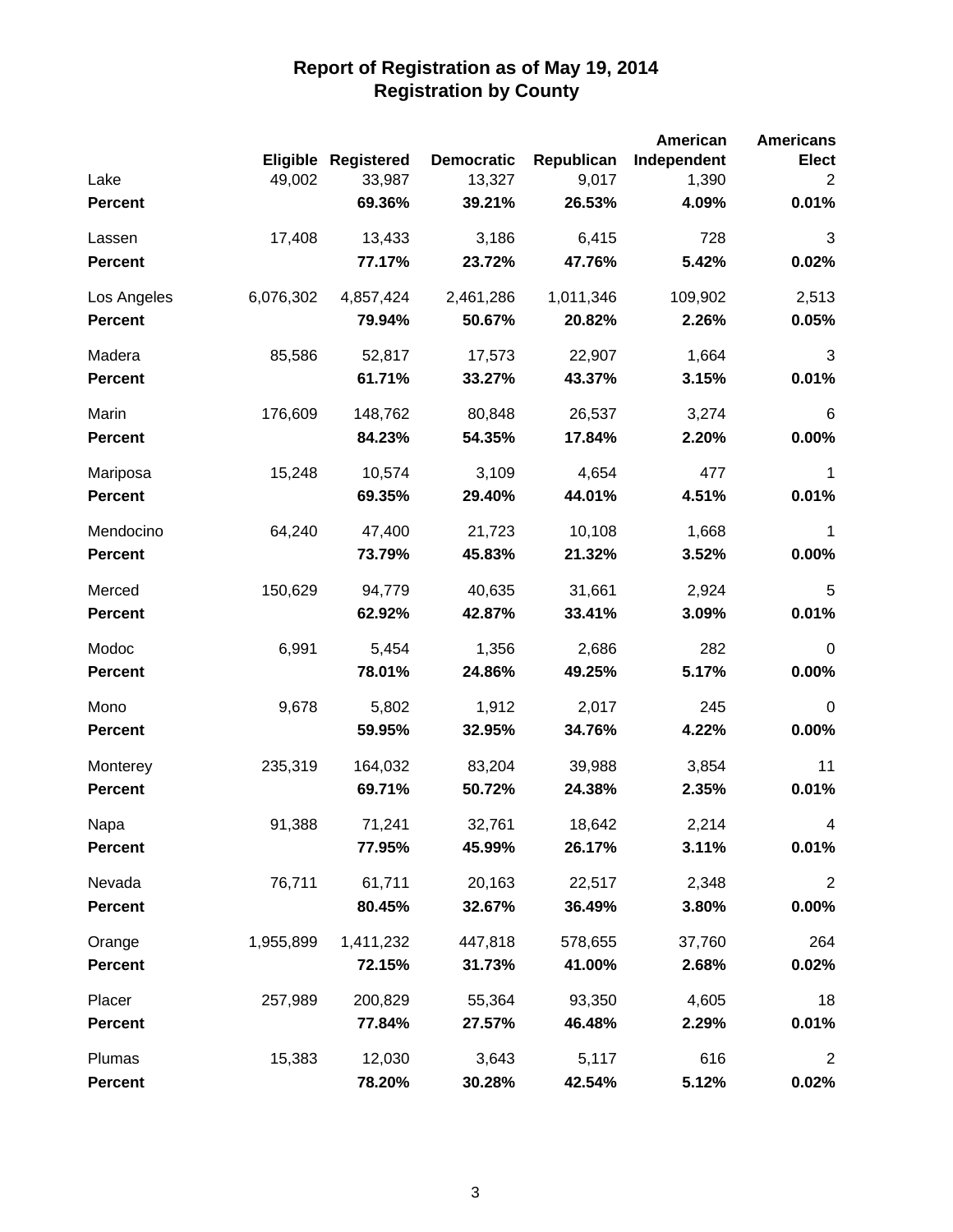|                |        |             | Peace and |         | <b>No Party</b>   |
|----------------|--------|-------------|-----------|---------|-------------------|
|                | Green  | Libertarian | Freedom   | Other   | <b>Preference</b> |
| Lake           | 495    | 390         | 182       | 71      | 9,113             |
| <b>Percent</b> | 1.46%  | 1.15%       | 0.54%     | 0.21%   | 26.81%            |
| Lassen         | 41     | 101         | 43        | 74      | 2,842             |
| <b>Percent</b> | 0.31%  | 0.75%       | 0.32%     | 0.55%   | 21.16%            |
| Los Angeles    | 24,790 | 27,114      | 35,811    | 353,245 | 831,417           |
| <b>Percent</b> | 0.51%  | 0.56%       | 0.74%     | 7.27%   | 17.12%            |
| Madera         | 199    | 309         | 144       | 174     | 9,844             |
| <b>Percent</b> | 0.38%  | 0.59%       | 0.27%     | 0.33%   | 18.64%            |
| Marin          | 2,078  | 867         | 259       | 465     | 34,428            |
| <b>Percent</b> | 1.40%  | 0.58%       | 0.17%     | 0.31%   | 23.14%            |
| Mariposa       | 111    | 104         | 26        | 166     | 1,926             |
| <b>Percent</b> | 1.05%  | 0.98%       | 0.25%     | 1.57%   | 18.21%            |
| Mendocino      | 1,806  | 443         | 280       | 189     | 11,182            |
| <b>Percent</b> | 3.81%  | 0.93%       | 0.59%     | 0.40%   | 23.59%            |
| Merced         | 488    | 539         | 321       | 184     | 18,022            |
| <b>Percent</b> | 0.51%  | 0.57%       | 0.34%     | 0.19%   | 19.01%            |
| Modoc          | 25     | 45          | 12        | 9       | 1,039             |
| <b>Percent</b> | 0.46%  | 0.83%       | 0.22%     | 0.17%   | 19.05%            |
| Mono           | 57     | 42          | 18        | 0       | 1,511             |
| Percent        | 0.98%  | 0.72%       | 0.31%     | 0.00%   | 26.04%            |
| Monterey       | 1,061  | 894         | 428       | 229     | 34,363            |
| <b>Percent</b> | 0.65%  | 0.55%       | 0.26%     | 0.14%   | 20.95%            |
| Napa           | 805    | 503         | 205       | 413     | 15,694            |
| <b>Percent</b> | 1.13%  | 0.71%       | 0.29%     | 0.58%   | 22.03%            |
| Nevada         | 1,430  | 689         | 164       | 140     | 14,258            |
| <b>Percent</b> | 2.32%  | 1.12%       | 0.27%     | 0.23%   | 23.10%            |
| Orange         | 5,596  | 11,638      | 3,554     | 4,739   | 321,208           |
| <b>Percent</b> | 0.40%  | 0.82%       | 0.25%     | 0.34%   | 22.76%            |
| Placer         | 1,062  | 2,613       | 473       | 569     | 42,775            |
| <b>Percent</b> | 0.53%  | 1.30%       | 0.24%     | 0.28%   | 21.30%            |
| Plumas         | 85     | 102         | 40        | 1       | 2,424             |
| <b>Percent</b> | 0.71%  | 0.85%       | 0.33%     | 0.01%   | 20.15%            |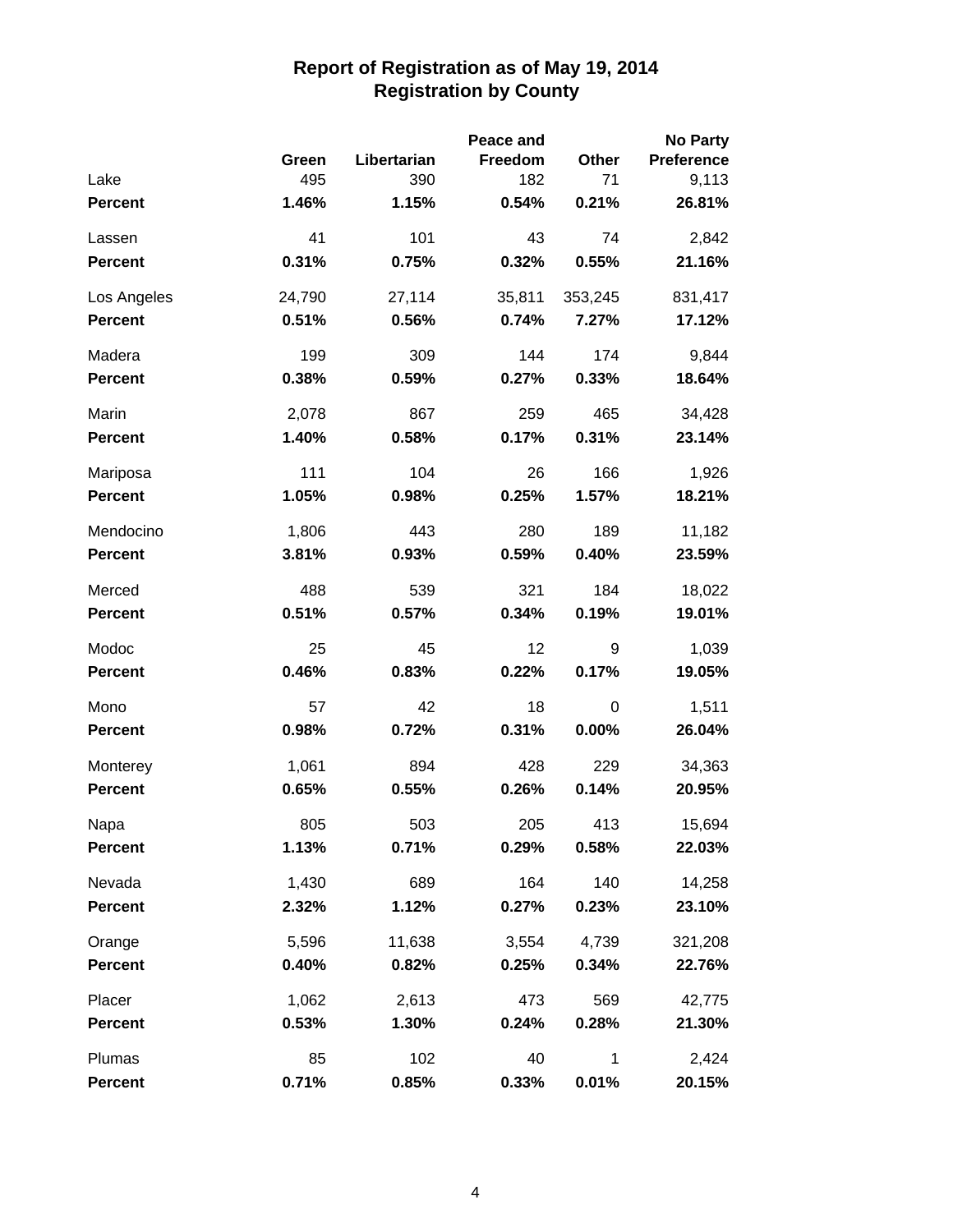|                 |                 |                   |                   |            | <b>American</b> | <b>Americans</b> |
|-----------------|-----------------|-------------------|-------------------|------------|-----------------|------------------|
|                 | <b>Eligible</b> | <b>Registered</b> | <b>Democratic</b> | Republican | Independent     | <b>Elect</b>     |
| Riverside       | 1,387,385       | 887,643           | 316,161           | 357,104    | 27,088          | 84               |
| <b>Percent</b>  |                 | 63.98%            | 35.62%            | 40.23%     | 3.05%           | 0.01%            |
| Sacramento      | 957,597         | 688,443           | 299,257           | 212,065    | 20,386          | 51               |
| <b>Percent</b>  |                 | 71.89%            | 43.47%            | 30.80%     | 2.96%           | 0.01%            |
| San Benito      | 34,480          | 23,778            | 11,098            | 7,079      | 611             | 3                |
| <b>Percent</b>  |                 | 68.96%            | 46.67%            | 29.77%     | 2.57%           | 0.01%            |
| San Bernardino  | 1,269,053       | 851,326           | 327,206           | 295,701    | 30,933          | 97               |
| <b>Percent</b>  |                 | 67.08%            | 38.43%            | 34.73%     | 3.63%           | 0.01%            |
| San Diego       | 2,124,563       | 1,544,841         | 538,819           | 510,693    | 52,540          | 136              |
| <b>Percent</b>  |                 | 72.71%            | 34.88%            | 33.06%     | 3.40%           | 0.01%            |
| San Francisco   | 622,063         | 434,922           | 243,620           | 36,649     | 7,592           | 27               |
| <b>Percent</b>  |                 | 69.92%            | 56.01%            | 8.43%      | 1.75%           | 0.01%            |
| San Joaquin     | 426,618         | 293,837           | 125,565           | 103,456    | 7,789           | 22               |
| <b>Percent</b>  |                 | 68.88%            | 42.73%            | 35.21%     | 2.65%           | 0.01%            |
| San Luis Obispo | 202,445         | 150,302           | 50,231            | 59,420     | 4,340           | 8                |
| <b>Percent</b>  |                 | 74.24%            | 33.42%            | 39.53%     | 2.89%           | 0.01%            |
| San Mateo       | 488,370         | 354,994           | 180,773           | 67,001     | 7,642           | 19               |
| <b>Percent</b>  |                 | 72.69%            | 50.92%            | 18.87%     | 2.15%           | 0.01%            |
| Santa Barbara   | 280,119         | 193,900           | 79,134            | 58,484     | 5,157           | 13               |
| <b>Percent</b>  |                 | 69.22%            | 40.81%            | 30.16%     | 2.66%           | 0.01%            |
| Santa Clara     | 1,150,600       | 805,922           | 360,089           | 179,619    | 16,826          | 41               |
| <b>Percent</b>  |                 | 70.04%            | 44.68%            | 22.29%     | 2.09%           | 0.01%            |
| Santa Cruz      | 186,842         | 141,105           | 76,625            | 23,261     | 3,347           | 10               |
| <b>Percent</b>  |                 | 75.52%            | 54.30%            | 16.48%     | 2.37%           | 0.01%            |
| Shasta          | 135,021         | 98,772            | 25,467            | 44,652     | 3,899           | $\,6$            |
| <b>Percent</b>  |                 | 73.15%            | 25.78%            | 45.21%     | 3.95%           | 0.01%            |
| Sierra          | 2,508           | 2,209             | 619               | 906        | 137             | $\pmb{0}$        |
| <b>Percent</b>  |                 | 88.08%            | 28.02%            | 41.01%     | 6.20%           | 0.00%            |
| Siskiyou        | 35,106          | 24,833            | 7,815             | 9,978      | 1,138           | $\mathbf{1}$     |
| <b>Percent</b>  |                 | 70.74%            | 31.47%            | 40.18%     | 4.58%           | 0.00%            |
| Solano          | 282,938         | 201,728           | 97,378            | 49,466     | 5,784           | 13               |
| <b>Percent</b>  |                 | 71.30%            | 48.27%            | 24.52%     | 2.87%           | 0.01%            |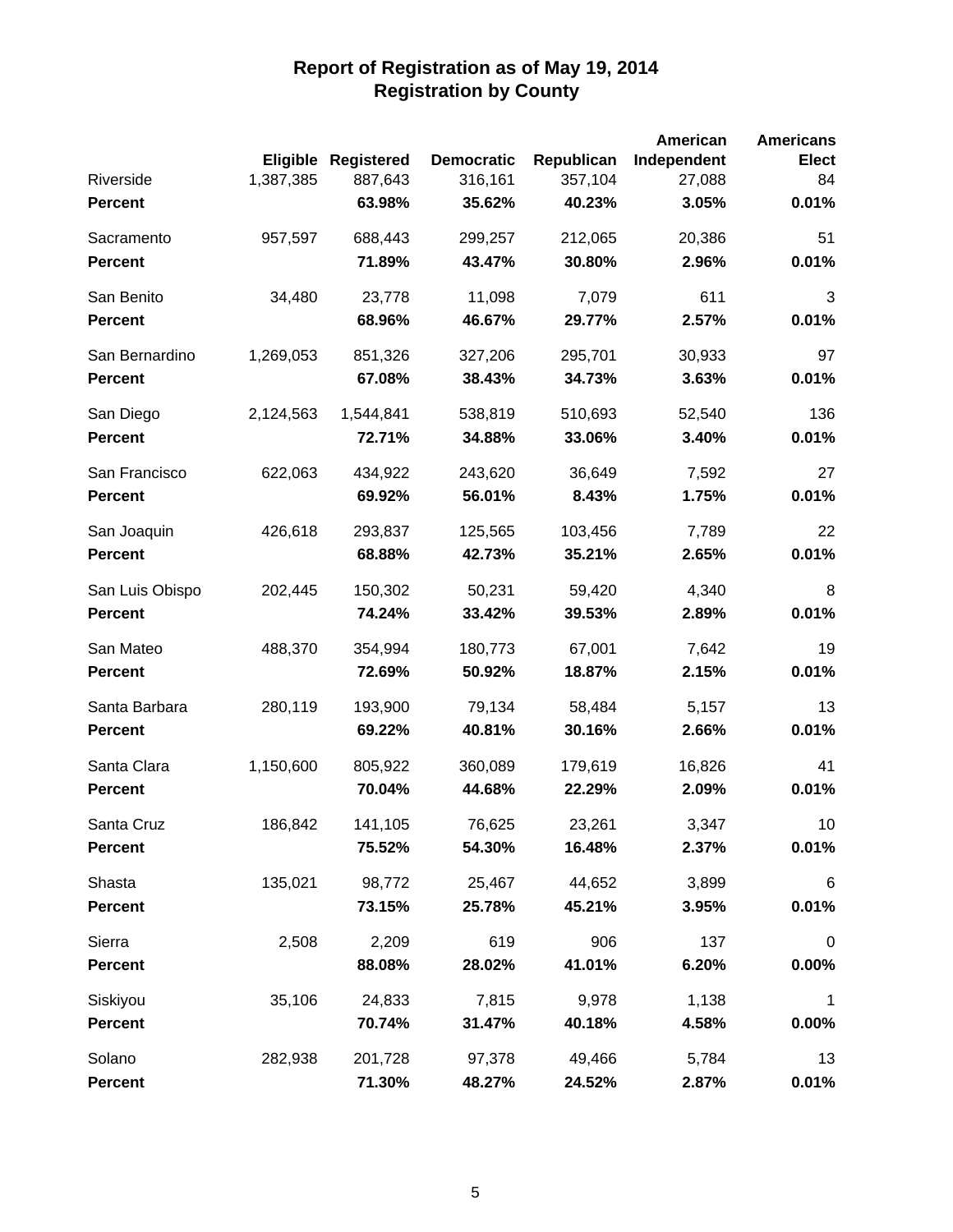|                 |       |             | Peace and |       | <b>No Party</b>   |
|-----------------|-------|-------------|-----------|-------|-------------------|
|                 | Green | Libertarian | Freedom   | Other | <b>Preference</b> |
| Riverside       | 2,589 | 5,464       | 3,122     | 7,024 | 169,007           |
| <b>Percent</b>  | 0.29% | 0.62%       | 0.35%     | 0.79% | 19.04%            |
| Sacramento      | 3,884 | 4,846       | 5,791     | 1,357 | 140,806           |
| <b>Percent</b>  | 0.56% | 0.70%       | 0.84%     | 0.20% | 20.45%            |
| San Benito      | 130   | 132         | 54        | 91    | 4,580             |
| <b>Percent</b>  | 0.55% | 0.56%       | 0.23%     | 0.38% | 19.26%            |
| San Bernardino  | 3,081 | 5,343       | 4,010     | 1,986 | 182,969           |
| <b>Percent</b>  | 0.36% | 0.63%       | 0.47%     | 0.23% | 21.49%            |
| San Diego       | 7,689 | 12,359      | 4,234     | 5,620 | 412,751           |
| <b>Percent</b>  | 0.50% | 0.80%       | 0.27%     | 0.36% | 26.72%            |
| San Francisco   | 6,890 | 2,768       | 1,435     | 2,133 | 133,808           |
| <b>Percent</b>  | 1.58% | 0.64%       | 0.33%     | 0.49% | 30.77%            |
| San Joaquin     | 847   | 1,491       | 869       | 1,353 | 52,445            |
| <b>Percent</b>  | 0.29% | 0.51%       | 0.30%     | 0.46% | 17.85%            |
| San Luis Obispo | 1,282 | 1,317       | 322       | 1,759 | 31,623            |
| <b>Percent</b>  | 0.85% | 0.88%       | 0.21%     | 1.17% | 21.04%            |
| San Mateo       | 2,452 | 1,922       | 772       | 859   | 93,554            |
| <b>Percent</b>  | 0.69% | 0.54%       | 0.22%     | 0.24% | 26.35%            |
| Santa Barbara   | 1,470 | 1,401       | 457       | 2,098 | 45,686            |
| <b>Percent</b>  | 0.76% | 0.72%       | 0.24%     | 1.08% | 23.56%            |
| Santa Clara     | 4,209 | 4,990       | 2,173     | 1,437 | 236,538           |
| <b>Percent</b>  | 0.52% | 0.62%       | 0.27%     | 0.18% | 29.35%            |
| Santa Cruz      | 2,686 | 1,272       | 493       | 560   | 32,851            |
| <b>Percent</b>  | 1.90% | 0.90%       | 0.35%     | 0.40% | 23.28%            |
| Shasta          | 465   | 937         | 324       | 390   | 22,632            |
| <b>Percent</b>  | 0.47% | 0.95%       | 0.33%     | 0.39% | 22.91%            |
| Sierra          | 23    | 29          | 5         | 47    | 443               |
| <b>Percent</b>  | 1.04% | 1.31%       | 0.23%     | 2.13% | 20.05%            |
| Siskiyou        | 202   | 276         | 89        | 58    | 5,276             |
| <b>Percent</b>  | 0.81% | 1.11%       | 0.36%     | 0.23% | 21.25%            |
| Solano          | 855   | 1,167       | 541       | 884   | 45,640            |
| <b>Percent</b>  | 0.42% | 0.58%       | 0.27%     | 0.44% | 22.62%            |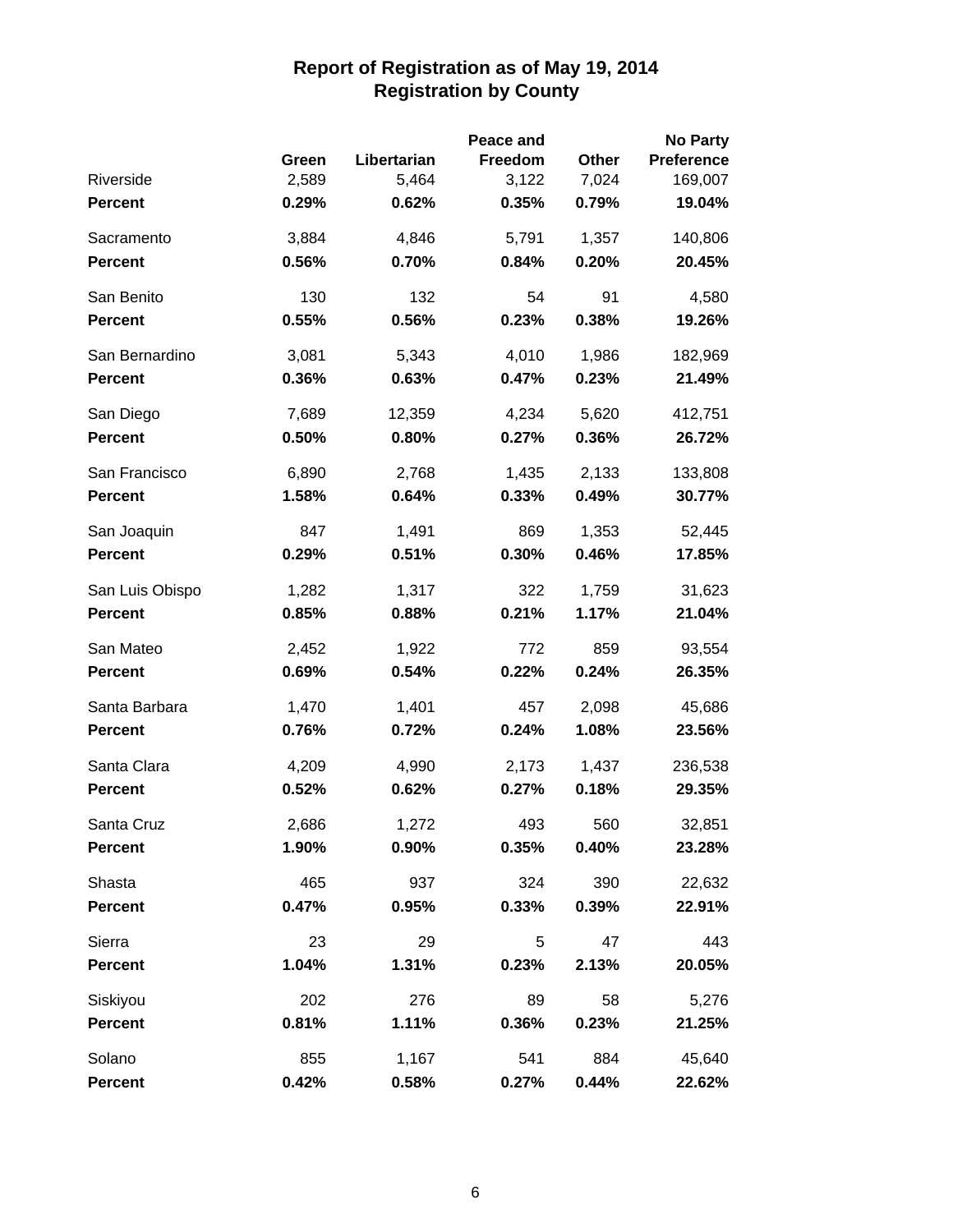|                    |            | Eligible Registered | <b>Democratic</b> | Republican | <b>American</b><br>Independent | <b>Americans</b><br><b>Elect</b> |
|--------------------|------------|---------------------|-------------------|------------|--------------------------------|----------------------------------|
| Sonoma             | 341,221    | 241,005             | 124,770           | 51,570     | 6,056                          | 5                                |
| <b>Percent</b>     |            | 70.63%              | 51.77%            | 21.40%     | 2.51%                          | 0.00%                            |
| Stanislaus         | 325,894    | 211,330             | 79,311            | 87,256     | 5,816                          | 27                               |
| <b>Percent</b>     |            | 64.85%              | 37.53%            | 41.29%     | 2.75%                          | 0.01%                            |
| Sutter             | 59,670     | 42,218              | 13,559            | 18,347     | 1,397                          | $\overline{4}$                   |
| <b>Percent</b>     |            | 70.75%              | 32.12%            | 43.46%     | 3.31%                          | 0.01%                            |
| Tehama             | 43,659     | 30,492              | 8,875             | 13,186     | 1,550                          | $\overline{2}$                   |
| <b>Percent</b>     |            | 69.84%              | 29.11%            | 43.24%     | 5.08%                          | 0.01%                            |
| <b>Trinity</b>     | 11,087     | 7,062               | 2,340             | 2,399      | 363                            | $\mathbf 0$                      |
| <b>Percent</b>     |            | 63.70%              | 33.14%            | 33.97%     | 5.14%                          | 0.00%                            |
| Tulare             | 255,422    | 137,306             | 43,625            | 62,985     | 4,759                          | 24                               |
| <b>Percent</b>     |            | 53.76%              | 31.77%            | 45.87%     | 3.47%                          | 0.02%                            |
| Tuolumne           | 39,644     | 29,880              | 9,468             | 12,528     | 1,247                          | $\mathbf 0$                      |
| <b>Percent</b>     |            | 75.37%              | 31.69%            | 41.93%     | 4.17%                          | 0.00%                            |
| Ventura            | 540,235    | 427,349             | 163,266           | 149,923    | 11,386                         | 19                               |
| <b>Percent</b>     |            | 79.10%              | 38.20%            | 35.08%     | 2.66%                          | 0.00%                            |
| Yolo               | 140,471    | 101,854             | 47,649            | 23,807     | 2,896                          | 3                                |
| <b>Percent</b>     |            | 72.51%              | 46.78%            | 23.37%     | 2.84%                          | 0.00%                            |
| Yuba               | 47,737     | 27,122              | 8,364             | 10,569     | 1,326                          | 3                                |
| <b>Percent</b>     |            | 56.82%              | 30.84%            | 38.97%     | 4.89%                          | 0.01%                            |
| <b>State Total</b> | 24,192,752 | 17,722,006          | 7,692,670         | 5,036,610  | 475,914                        | 3,674                            |
| <b>Percent</b>     |            | 73.25%              | 43.41%            | 28.42%     | 2.69%                          | 0.02%                            |